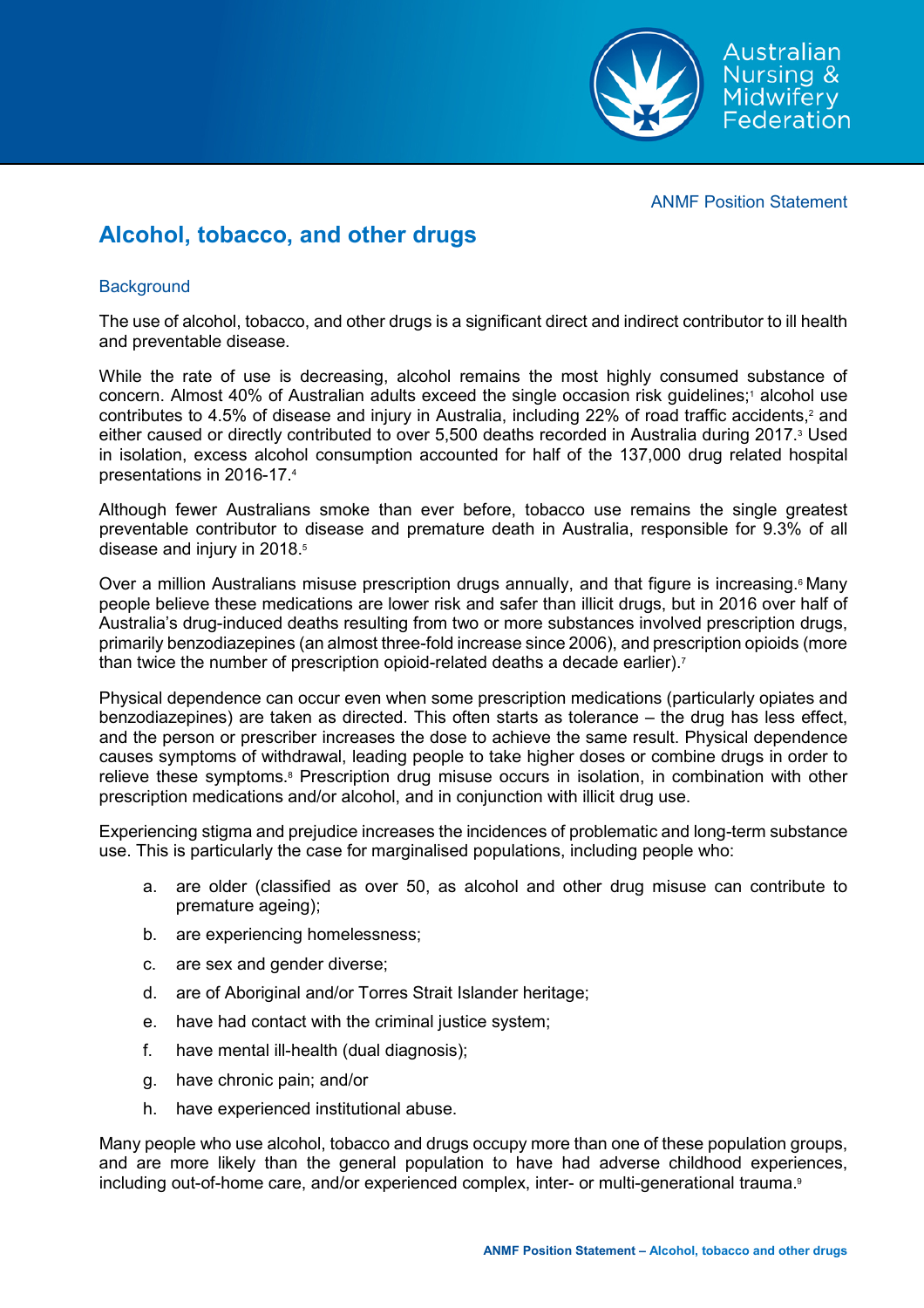

#### ANMF Position Statement

### **It is the position of the Australian Nursing and Midwifery Federation that:**

- 1. People use substances for a wide range of reasons, including recreational use, and they are generally unaware of the potential for harmful effects.
- 2. The prevalence of substance use means people receiving care across the full spectrum of nursing and midwifery practice may be affected. It is therefore essential that all nurses and midwives are aware of, educated and informed about issues relating to harm minimisation for substance use, and be prepared to provide opportunistic education in their practice settings. Health assessments should include screening for alcohol, tobacco, and drug use (prescription and illicit) with education and referral to support services offered as appropriate.
- 3. State/territory and federal funding should be provided to:
	- a. assist in the education of nurses and midwives on alcohol, tobacco and other drug use interventions and management strategies;
	- b. facilitate more nurse- and midwife-led programs;
	- c. enable and engage people to access support services from nurses and midwives through face-to-face and/or telehealth when and where needed to suit people's needs; and
	- d. employ more nurse practitioners in the alcohol and other drug sector.
- 4. Harm minimisation measures are required to reduce harm from substance use, avoid unnecessary deaths, reduce the burden of disease, and decrease hospitalisations for the benefit of the individual and the community.
- 5. While essential and underfunded, harm minimisation and rehabilitation services do not prevent initial or prolonged substance use. Any meaningful action must therefore address the wider socioeconomic causes that increase the likelihood of people using alcohol and other drugs.
- 6. Meaningful action requires early intervention, including:
	- a. Education and policy measures to reduce stigma and prejudices, particularly those experienced by marginalised populations, that contribute to anxiety, depression, shame, and fear which lead to self-medication with alcohol, tobacco and drugs;
	- b. Reducing poverty and inequity through increasing social support payments;
	- c. Investing in public housing;
	- d. Providing parenting programs and other support services to reduce the number of children in out-of-home care; $10$  and
	- e. Allocating dedicated, direct funding to services that address trauma and chronic pain management.

These interventions contribute to breaking the cycle of under-education, unemployment, problematic substance use, and incarceration.

7. Shifting away from an emphasis on criminal justice approaches to illicit drug use allows allocation of more funding for rehabilitation, education and early intervention programs without increasing overall costs. Illicit drug use should be managed as a health issue rather than an